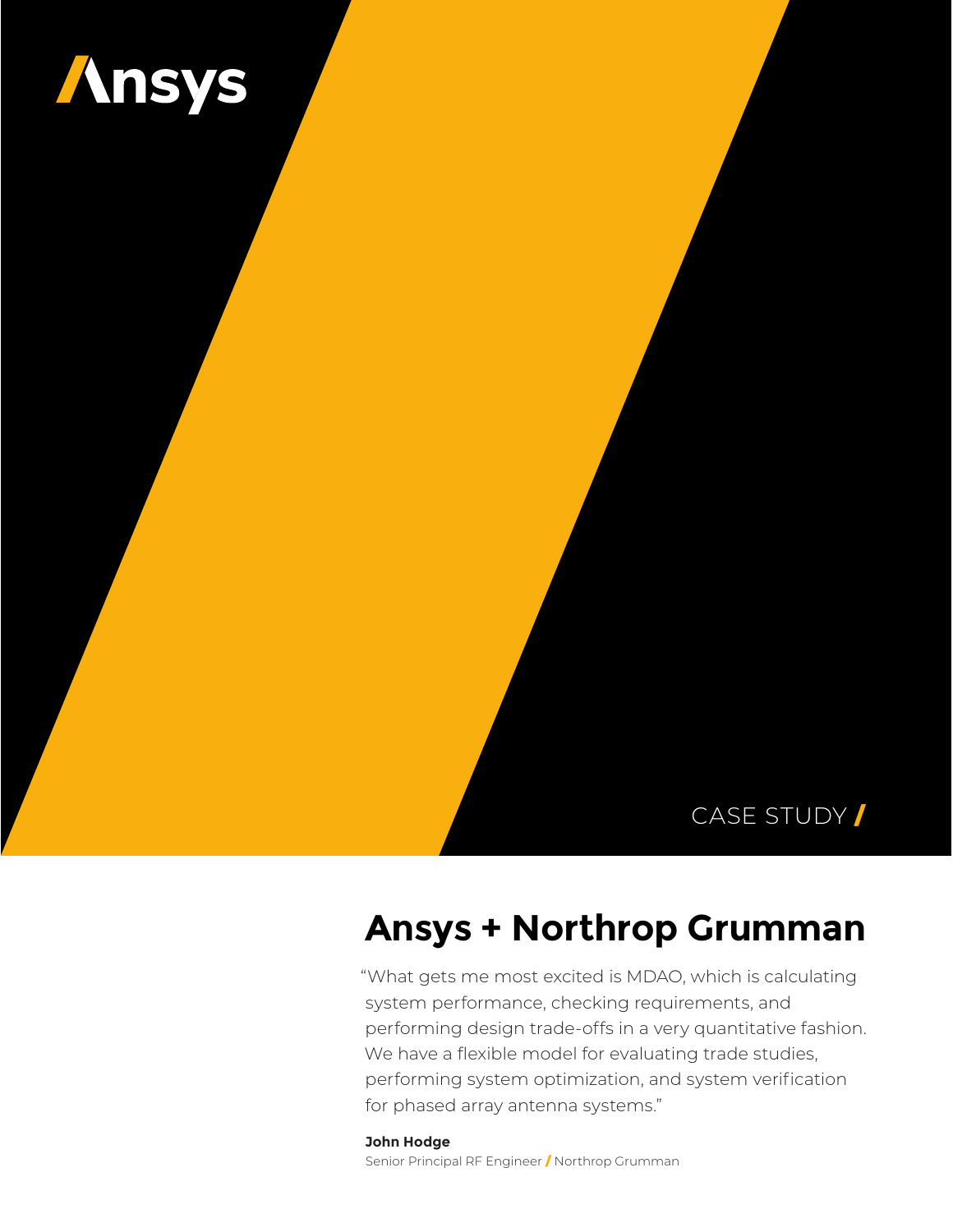

### CASE STUDY

## **Northrop Grumman Corp. Applies Model-Based Systems Engineering to the Development of Phased Array Antennas to Improve Design Time and Quality**

The United States Department of Defense (DoD) distributed a "Digital Engineering Strategy" report in 2018, which stated: "To help ensure continued U.S. technological superiority, the Department is transforming its engineering practices to digital engineering, incorporating technological innovations into an integrated, digital, model-based approach."

To meet this demand, Northrop Grumman has begun implementing an integrated, model-based approach to develop phased array antenna sensor systems. Phased array antenna sensors are essential to all types of wireless communication, radar, and electronic warfare. Due to the wide variety of uses, multifunctionality, and applications of these devices, they have become more complex to design and test.

#### / **Challenges**

Northrop needed to reevaluate and redevelop the way requirements were communicated to analysis to reduce the document-intensive engineering process. The goal was to:

- • Automate and integrate the individual engineering disciplines into one workflow.
- Use an integrated workflow to run a multitude of trade studies to locate the optimal design.
- • Connect systems requirements to automated workflows to calculate performance, check requirements, and perform design trade-offs studies.

#### / **Ansys Products Used**

• ModelCenter

#### / **Engineering Solution**

Northrop Grumman needed a solution to improve their engineering workflows that match content physics-based analysis to the systems requirements. The first step was connecting the analysis models from different disciplines to create modular building blocks.

Next, they created a streamlined connection from the systems architecture models (SAM) to engineering analysis. ModelCenter® automated the workflows and connected these workflows to the SysML (SAM) models.

The fully integrated system can calculate performance, check requirements, and perform design trade-offs with ModelCenter. Northrop can run thousands of use cases to develop Pareto Front of cost verse performance using ModelCenter visualization.

#### / **Benefits**

Northrop Grumman's development of a multidisciplinary phased array antenna model with many interdependencies has improved the antennas' quality, reduced the time for design exploration, and provided adherence to the systems architecture model. Northrop can perform simulation analysis of a single solution in minutes compared to hours previously.